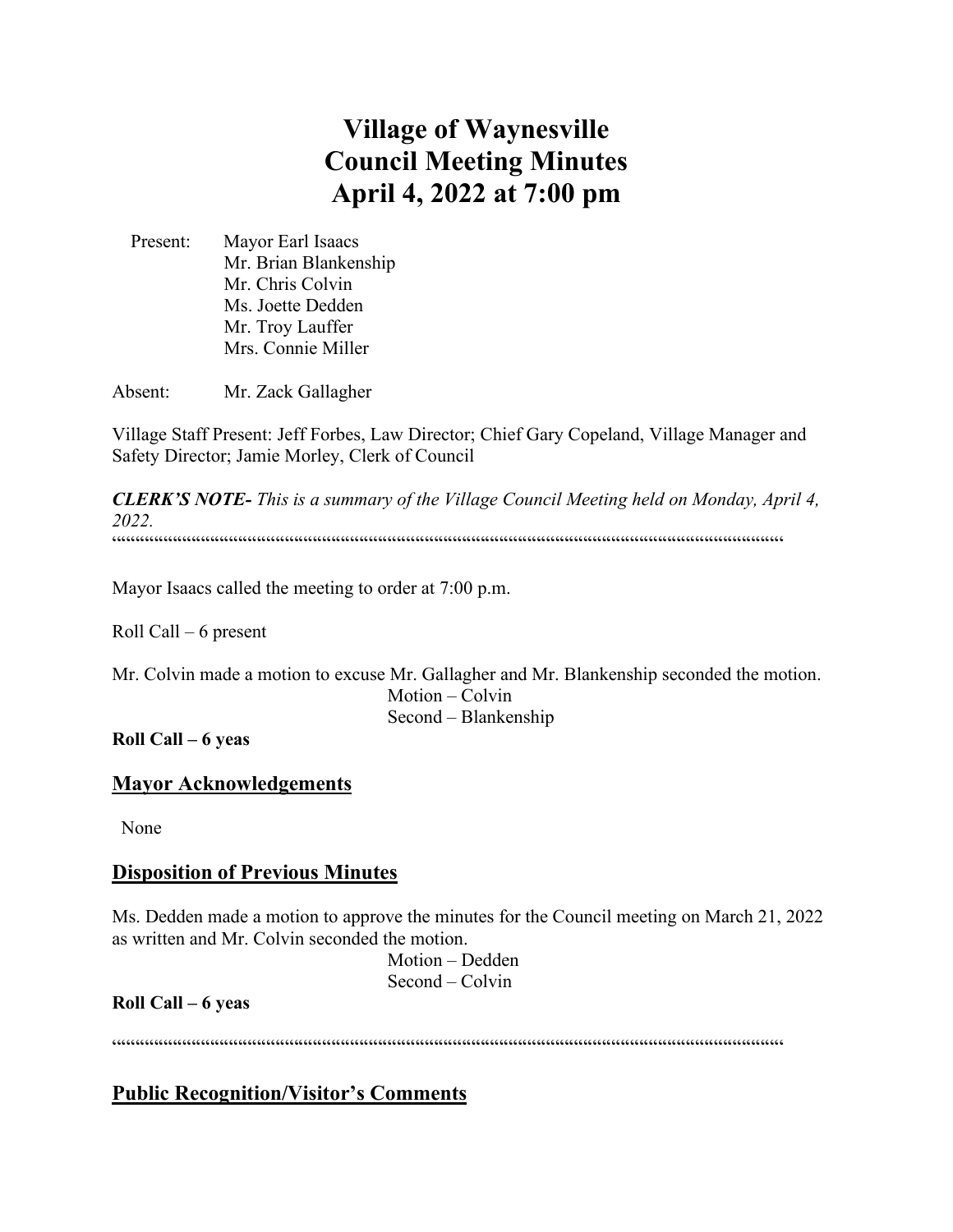David Nation, 120 Victoria Place, representing the Museum at the Friends Home addressed Council with a follow-up on the Lockup being donated to the organization. An inspection has been completed on the Lockup and it did reveal active termites. Mr. Nation said they were not too bad. The Board has decided to move forward with the assumption of the Lockup with plans to have this building serve as a community event center for residents. Mr. Nation asked Council to consider a few terms for the transfer of the property. He stated that the Museum Board is asking that after four years the Lockup is owned by the Museum free and clear. Also, if for unforeseen circumstances the Museum can no longer maintain the Lockup and has to give the property back, the Museum would be reimbursed for any funds invested in the structure of the building from the proceeds if the Village sells the Lockup. Mr. Nation stated several donors are willing to contribute to the Museum for the preservation of the Lockup but not if there are any stipulations past four years. Mr. Nation assured the Museum will not change the outside of the building. Furthermore, he asked if the Museum could have a fundraising event at the end of April at the Lockup.

Mr. Forbes stated the next step would be for him to draw up a contract including the provisions provided by Mr. Nation. Once this is done, both parties can look over the drafted agreement and see if this is acceptable or needs updates.

Chief Copeland suggested leasing the Lockup to the Museum for a dollar until the deeding process is done. Mr. Nation replied that several donors have suggested they had no interest in donating to the Museum to refurbish the Lockup unless the Museum owns the building. Chief Copeland said having the fundraiser there then presents a liability issue. Mr. Lauffer explained the Museum can get a one-day liability policy listing the Village as an additional insurer. Mr. Nation stated that would be no issue as they do that for the Christmas Home Tour.

Mr. Forbes stated that there is another meeting in April and Council and the Museum can review the proposed contract and move forward from there.

Mr. Colvin expressed concerns about refunding the Museum if the Village were to reassume ownership of the Lockup. Mr. Nation assured him that the receipts submitted for refund would only be for the maintenance of the infrastructure. Mr. Colvin asked if there should be a limit value for reimbursement. Mr. Nation stated that the Museum does not have much money and would not be spending 100s of thousands of dollars on the Lockup. Mr. Forbes clarified that the reimbursement would only be if the Village sells the property, and the reimbursement of receipts would come from the sales.

Mr. Forbes said he would read through the paper presented by Mr. Nation with conditions from the Museum Board to be worked into a draft for the transfer of the Lockup. Hopefully, an actual document will be ready for discussion at the next Council meeting.

Mr. Nation stated that the Museum has strongly considered the responsibility of maintaining the Lockup and has no intention of not following through. Mr. Colvin reiterated that the intent of gifting the Lockup to the Museum is to respect its history by giving it to an organization that will celebrate the history of the building.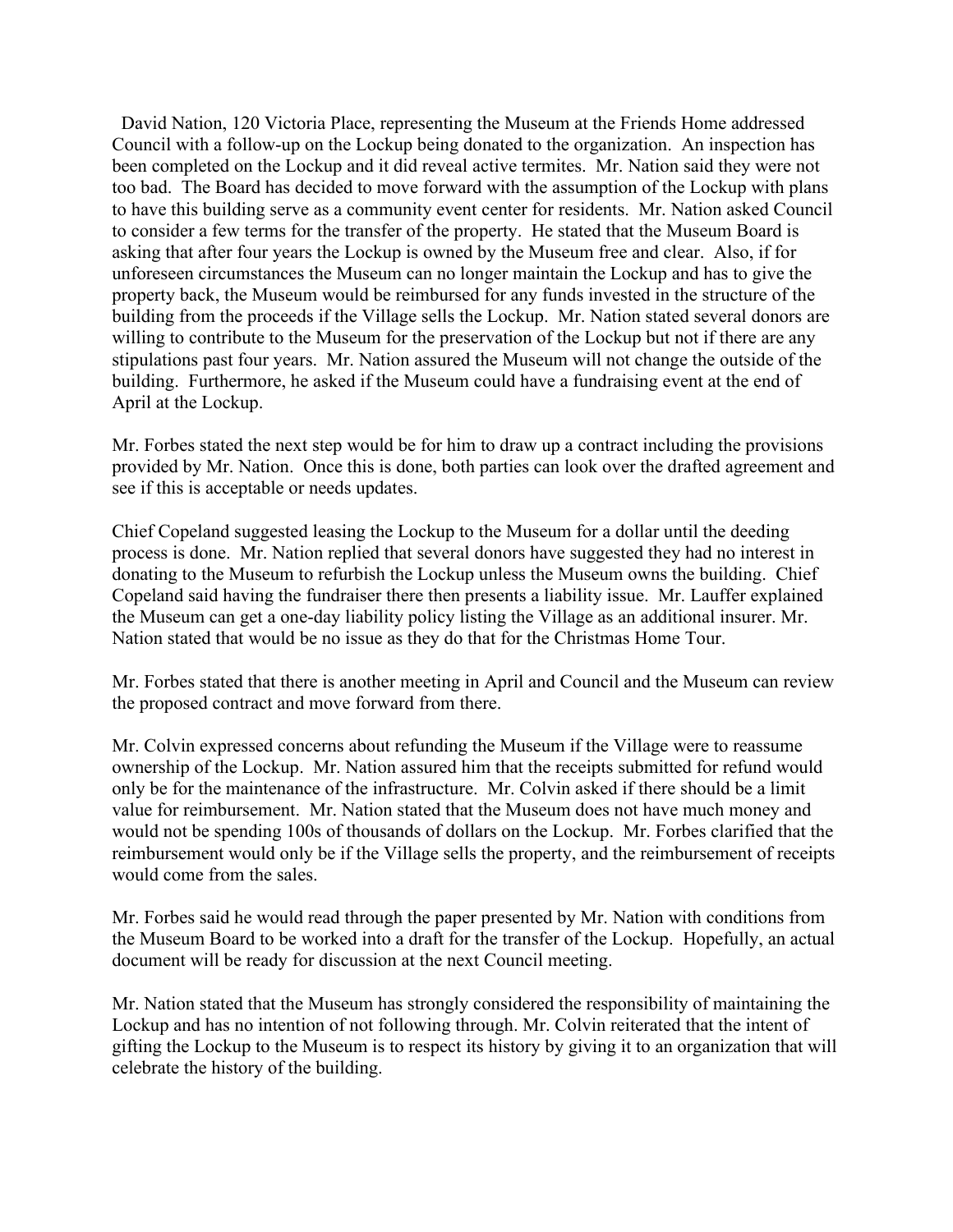Pat Edgington, 143 Fourth Street, wanted to say thank you to Chief Copeland and Officer Denlinger for helping enforce code requirements with rental properties around her. Both were very helpful and did a nice job helping clean up the area in her neighborhood. """"""""""""""""""""""""""""""""""""""""""""""""""""""""""""""""""""""""

# **Old Business**

None

""""""""""""""""""""""""""""""""""""""""""""""""""""""""""""""""""""""""

# **Reports**

# **Finance**

 The Finance Committee will meet Thursday, April 21, 2022 at 5:00 p.m. in the small conference room at the Government Center. The public is welcome to join.

# **Public Works Report**

 Public Works met this evening and went over ongoing and future projects. The next meeting will be on May 2, 2022 at 6:00 p.m., and the public is encouraged to attend.

# **Special Committee Reports**

None

# **Village Manager Report**

- The Village website is up and running.
- One of the garage doors has been delivered and installed on the cold barn. Still waiting on parts for the other door.
- Included the water and sewer rates survey done by the City of Piqua. Waynesville was the 9<sup>th</sup> least expensive out of 64 municipalities.
- Planning storage bins for materials to be readily available for water breaks, restoration, and street repairs. This will make it easier and quicker for repairs and will save the Village money in the long run.
- Ordinances on tonight's agenda for the 2023 OPWC projects on Franklin and Third to collaborate with Wayne Township. If the Village qualifies, the State will pay 70% of the project. The collaboration will give the Village more points. The Township is agreeing to pay up to 25K for the purchase of new fire hydrants. This will help the fire department as it will help keep the hydrants uniform and all will have a quick release.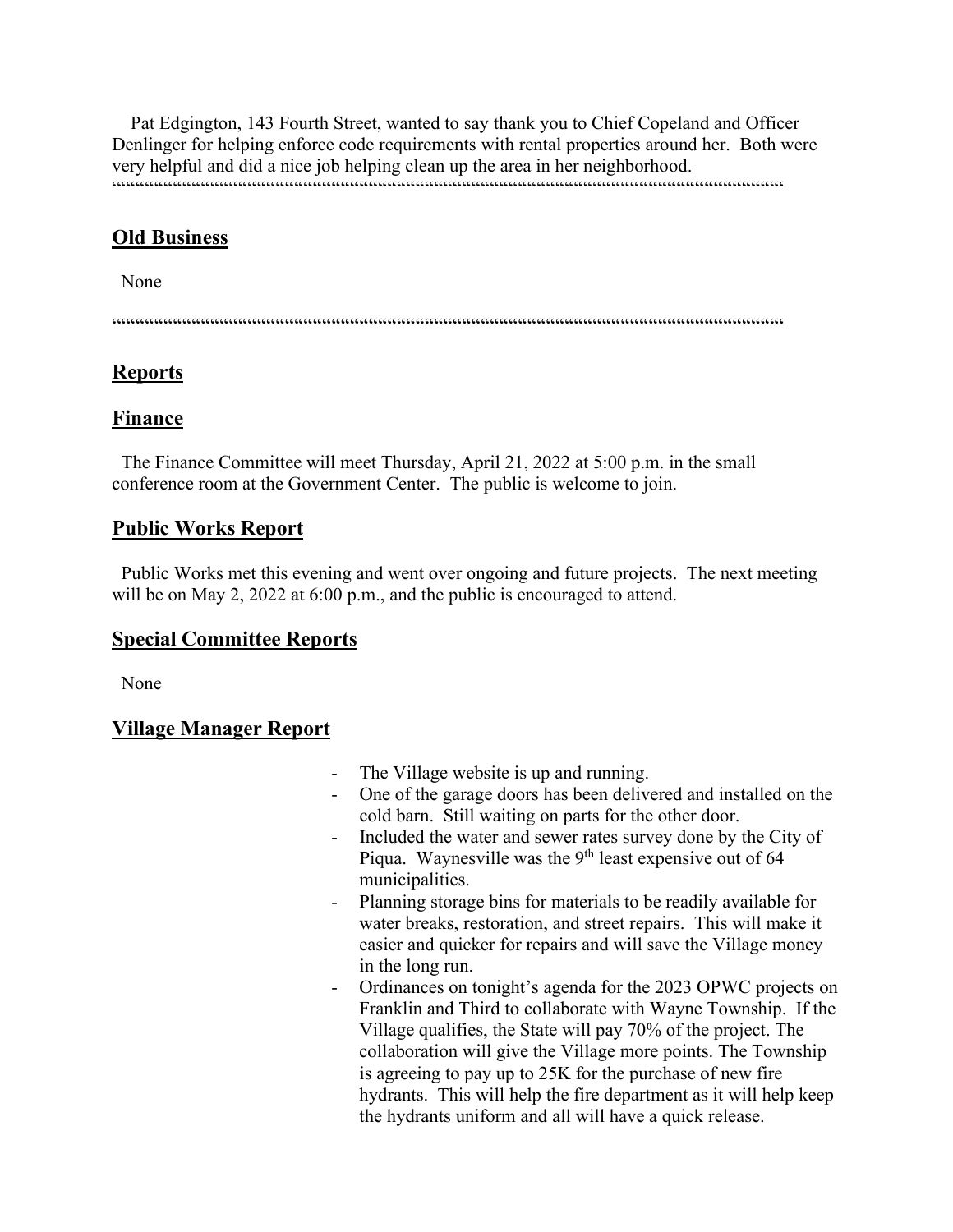- Discussed in Public Works about purchasing an Incline Vac for the Water Department. There was an appropriation for just an exerciser, but upon research adding the vac would allow the machine to do many more things in the Village. This will be used to exercise valves, clean out valves and meter pits, jet out storm sewers, look for lead services, and many more uses. The American Rescue Plan grant money can be used to purchase this and an EPA reimbursement grant is also available.
- The Village's contract with Rumpke needs to be renewed. There is an ordinance on the agenda for another three-year renewal addendum. There was about a \$2.25 price increase per household. Rumpke explained this was due to the rising cost of fuel, labor, and trucks.
- The Maintenance Department has been cleaning the curbs and tops of the storm drains with the new leaf vac.
- Both Public Works and the Finance Committee discussed refurbishing the Main Street light posts. The Finance Committee asked to have ordinances drawn up to refurbish the current poles and replace the bulbs with LEDs. There is also an ordinance stating Council's intent to set aside 60K a year to save to be able to eventually replace the lights. Since 2020 the Village has spent \$3,800 on electrical repairs on the Main Street lights.
- The new electronic message board is down due to the windstorm last week. Working with One Stop Signs to get a new part installed.
- Received a refund check for \$596.66 from Roccina Niehaus of Wood and Lamping for Village properties that have been declared exempt from property taxes.
- Completed the United States Department of Commerce 2022 Census Government Survey.
- Grand opening and ribbon cutting on April  $14<sup>th</sup>$  at 4 p.m. at Loveless Edge Boutique at 98 S Main Street.
- Will be on spring break for the next meeting and ask to be excused.

### **Police Report**

- March dispatched calls for service, Code Enforcement report, and Mayor's Court report have been provided for review.
- Lt. Bledsoe will be attending phase II of the STEP program from April 11-15.

Mr. Colvin stated that two recommendations came out of Public Works to have ordinances prepared for the storage bins and Incline Vac.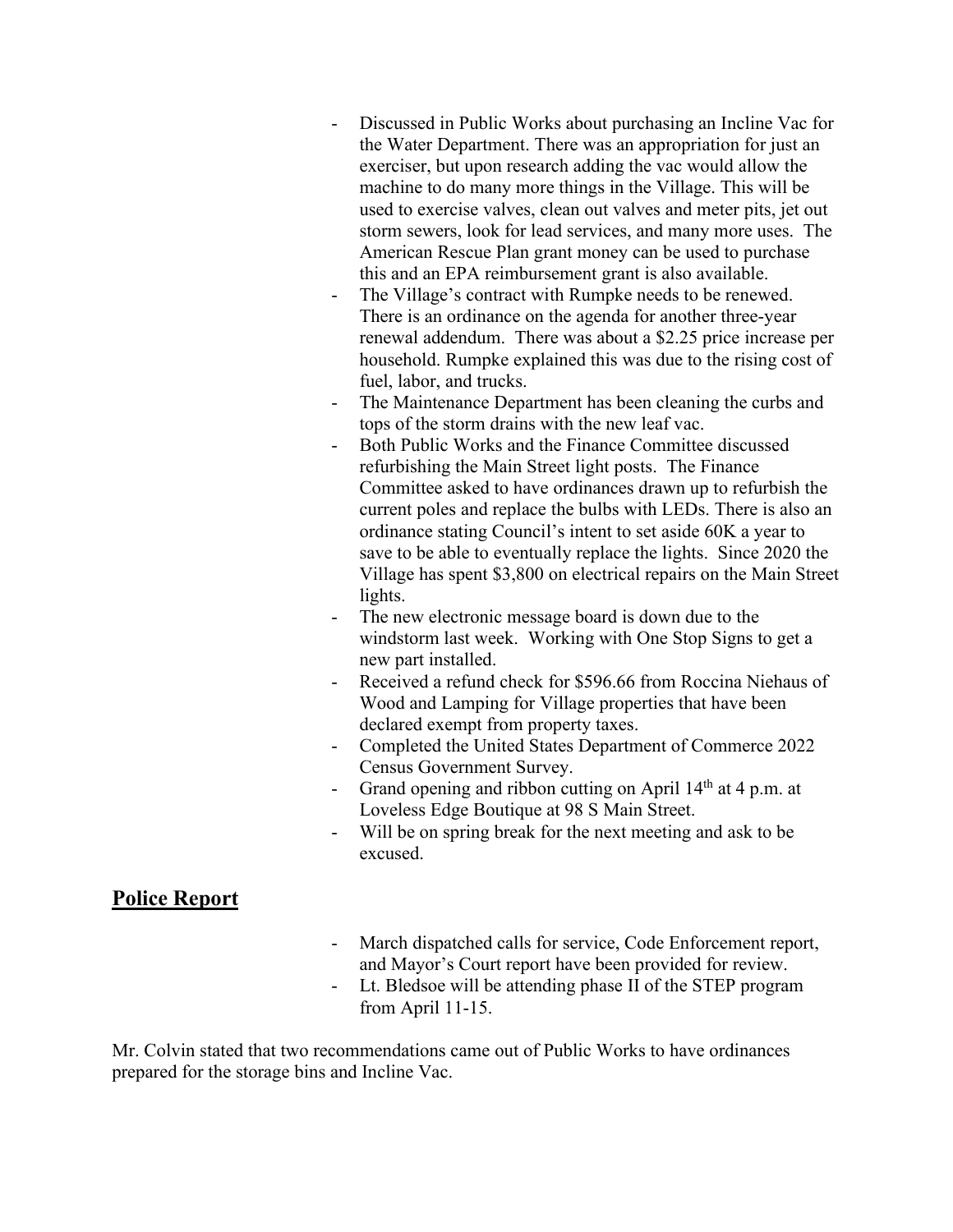Mr. Lauffer asked Chief Copeland why the plans for the storage bins were to be only 2 blocks high. Chief Copeland stated that this would add another 6K to the project. Mr. Lauffer stated that he felt two blocks would not be sufficient and thought would the Village end up paying more, in the long run, to add another block layer later. Ms. Dedden recommended an ordinance to be written up for the storage bins to be three blocks high and to discuss it at the next meeting.

Mr. Lauffer asked what exactly an Incline Vac was. Chief Copeland explained there are shut-off valves throughout the water system. The valves allow the Water Department to shut off water to certain areas for routine maintenance and water breaks without shutting off entire streets or blocks. The Village paid about 30K two years ago to have a company exercise the valves. This should be done regularly so that when the valves need to be used, they work. The machine will allow the Water Department to exercise the valves on a schedule and be recorded within the GIS. The machine has a slow start which helps prevent the breaking of the valves. The machine will also have a vacuum to clean out meter pits and valve boxes that get full of rocks and debris.

# **Financial Director Report**

The Rumpke renewal is an increase of \$2.25 per household. Looked over the past four years and the Village charges approximately \$.50 over what Rumpke charges the Village. Would recommend keeping the charge for trash to the residents to about \$.50 more than what Rumpke charges the Village to keep the trash fund healthy. Currently, there is about an 80K cushion in the fund.

Mr. Colvin asked about Ms. Crockett's report which says the Village could absorb the increase from Rumpke. Ms. Morley stated that the Village cannot afford to not increase the rate as Rumpke is increasing the trash rate by \$2.25 for every household. However, the fund should remain healthy if the Village charges the residents at least \$.50 over the Rumpke rate. Ms. Morley said that Council should consider an ordinance as soon as possible as the Village will only be charging residents \$16.59, and Rumpke will be charging the Village \$18.25 as of June 1, 2022. This will quickly eat into the Village's reserves for the trash fund.

Ms. Edgington stated that she believes Rumpke is the best trash company in the area and the employees go above and beyond. She said she would gladly pay the increase. Ms. Morley stated that she rarely hears complaints about Rumpke's service and many residents call to compliment the company.

# **Law Report**

- Asked to address some questions about the Open Meetings Act/Sunshine Law. These laws only apply to public bodies. The MOMS Committee is a merchant association and not a public body, therefore their meetings are not bound by the Ohio Open Meetings Act. The two Council members are assigned as liaisons and serve to coordinate cooperative efforts between Council and the organization.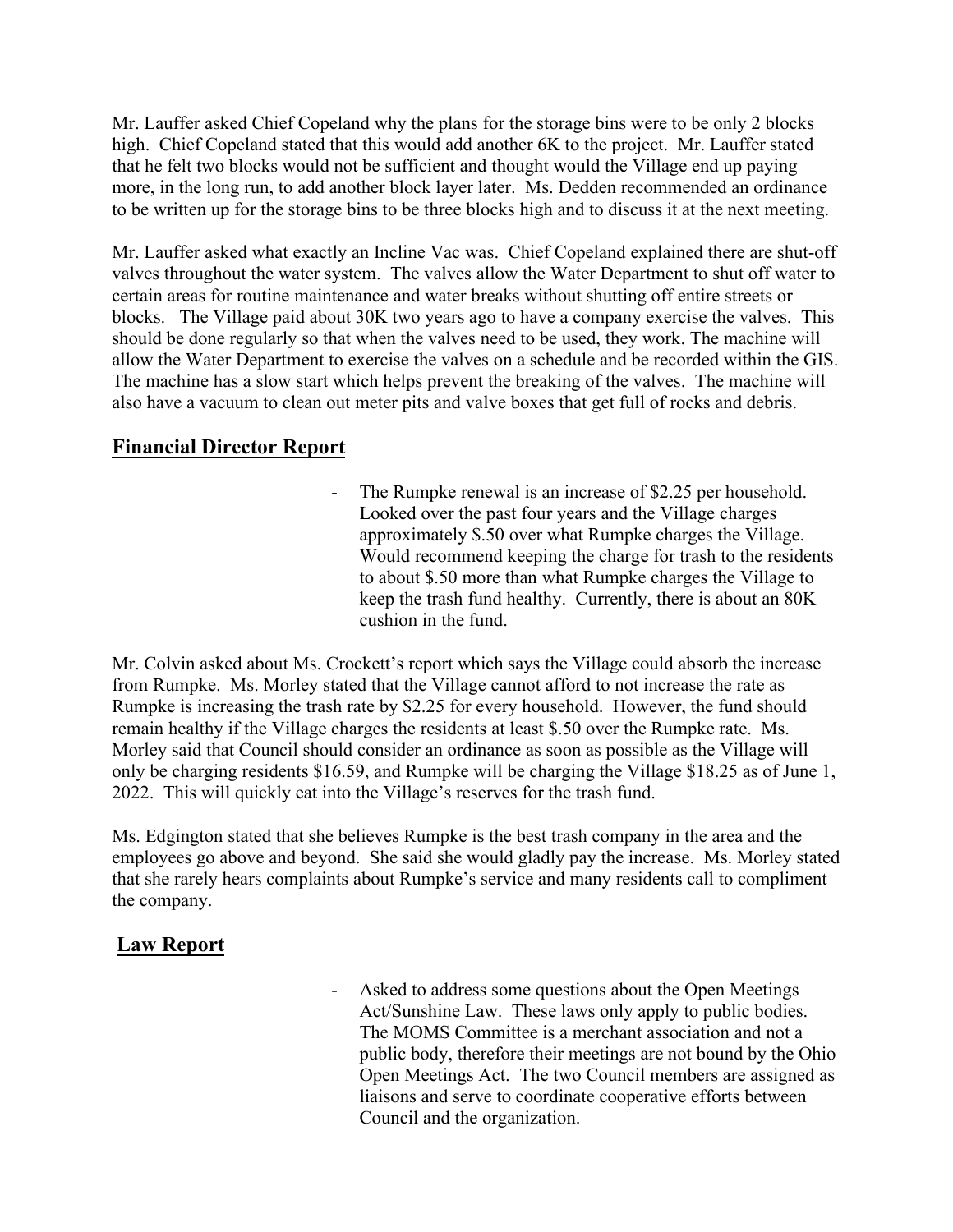- These rules only apply to meetings of public bodies. Three things that define a public meeting:
	- 1. Prearranged time and place
	- 2. Discussion of business
	- 3. Majority of members are present
- One on one conversations between Council members are fine. Unless they are on the same committee and discussing committee business.
- Ad hoc committees are fine, such as the Short-Term Rental Committee, as long as the rules are followed - the meetings are advertised, open to the public, and minutes were taken.

Mr. Lauffer asked if Council members are allowed to attend the Finance and Public Works Committee meetings but are not on the committee. Mr. Forbes stated that one can argue that the meeting then becomes a Council meeting because you have a majority of Council at the meeting. However, by law, the meetings are open to the public. One could say that the Council member is attending as a resident, but it is in their best interest to allow the committee to discuss business and not participate. Mr. Forbes suggested that if all members of Council plan to attend the committee meetings, then just have working sessions of Council. Mr. Colvin stated he thought standing committees were defined by the Charter. Mr. Forbes stated that the Planning Commission and Board of Zoning Appeals are not committees but boards and commissions and those are defined by the charter.

### **New Business**

Ms. Dedden made a motion not to object to the renewal of liquor permits within the Village and Mr. Lauffer seconded the motion.

> Motion – Dedden Second – Lauffer

**Roll Call – 6 yeas** 

**Legislation**

### **First Reading of Ordinances and Resolutions**

### **Resolution No. 2022– 009**

A Resolution Expressing Council's Intent to Dedicate Certain Funds for The Replacement of Lampposts on Main Street

Mrs. Miller made a motion to have the first reading for Resolution 2022-009 and Ms. Dedden seconded the motion.

> Motion – Miller Second – Dedden

**Roll Call – 6 yeas** 

**Ordinance No. 2022-010**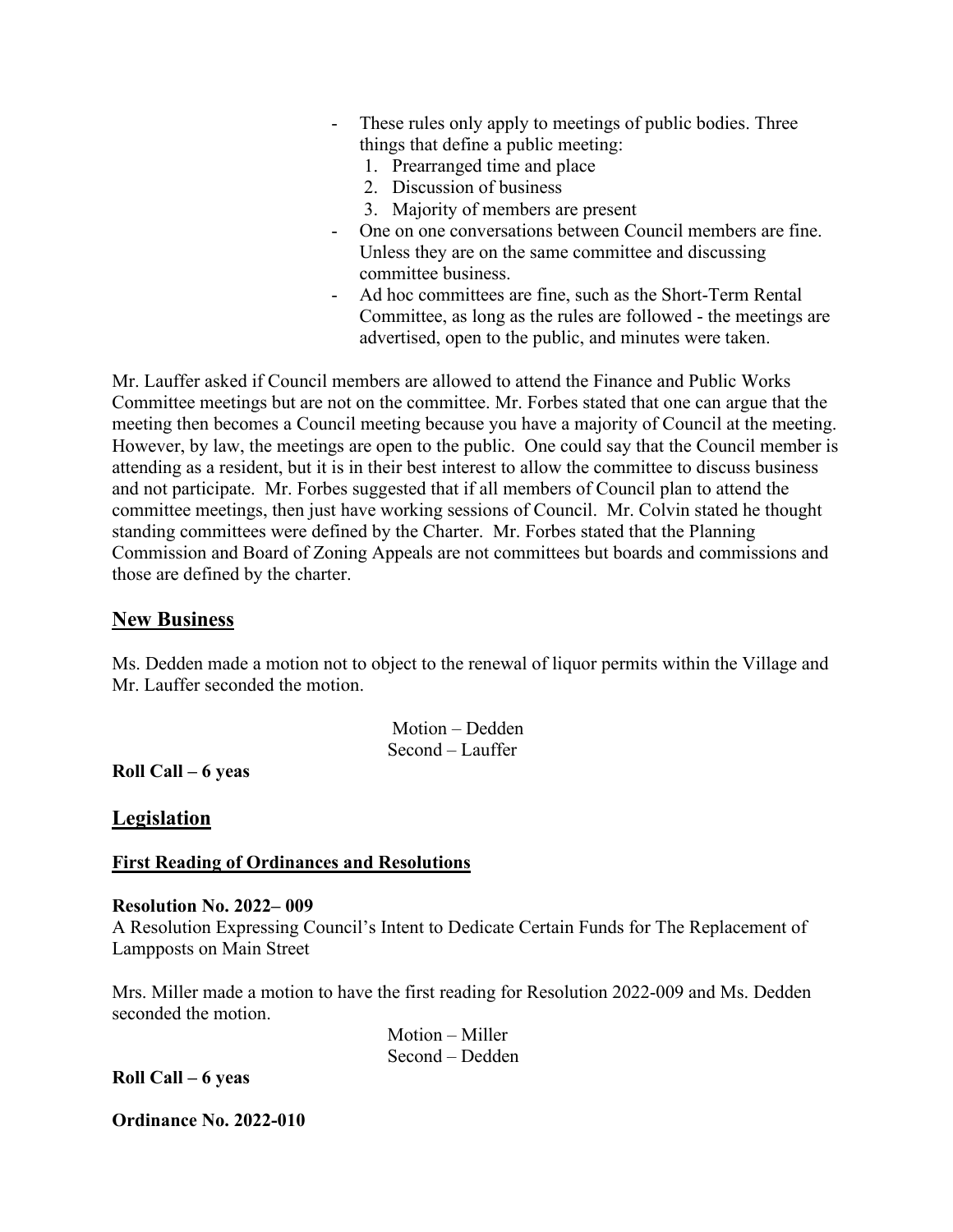Authorizing The Village Manager to Enter into a Contract with Ohio Valley Painting Company in an Amount Not to Exceed \$12,944 for the Refurbishing of Light and Street Sign Poles

Ms. Dedden made a motion to have the first reading for Ordinance 2022-010 and Mrs. Miller seconded the motion.

> Motion – Dedden Second – Miller

### **Roll Call – 6 yeas**

### **Ordinance 2022-011**

Amending The Schedule of Fees and Charges for the Village of Waynesville Regarding Conditional Use Permits, Variances, Replacement of Meter Lids, Street Light Fees, and Water Meters

Ms. Dedden explained that the fees for both a conditional permit and a variance were changed from \$200 to \$250. The price of a new water meter is changing from \$255 to \$325. Also adding a fee for a replacement lid for water meter pits for \$50. On page 7, the street light utility is being changed from \$2.30 to \$2.40.

Ms. Dedden made a motion to have the first reading for Ordinance 2022-011 and Mr. Blankenship seconded the motion.

```
 Motion – Dedden
Second – Blankenship
```
**Roll Call – 6 yeas** 

### **Ordinance No. 2022-012**

Authorizing The Village Manager to Enter into a Cooperative Agreement with Wayne Township Related to the Third Street Water Main Replacement and Street Resurfacing Project

Mrs. Miller made a motion to have the first reading for Ordinance 2022-012 and Mr. Colvin seconded the motion.

> Motion – Miller Second – Colvin

### **Roll Call – 6 yeas**

### **Ordinance No. 2022-013**

Authorizing The Village Manager to Enter into a Cooperative Agreement with Wayne Township Related to the Franklin Street Water Main and Street Improvements, Phase I Project

Mrs. Miller made a motion to have the first reading for Ordinance 2022-013 and Mr. Colvin seconded the motion.

| $Motion - Miller$ |
|-------------------|
| $Second - Colvin$ |

**Roll Call – 6 yeas** 

**Ordinance No. 2022-014**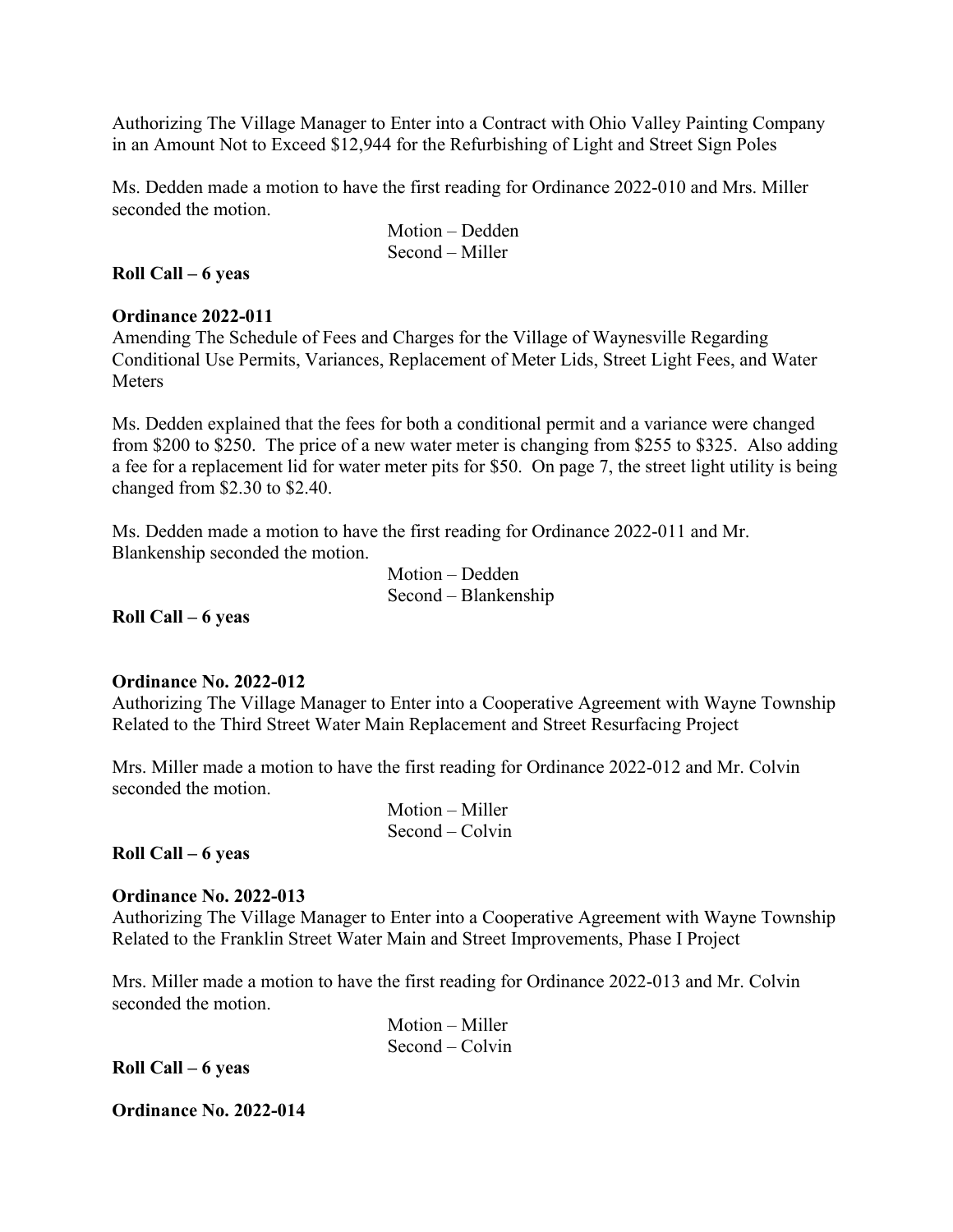Authorizing A Health Insurance Plan for Village Employees and Declaring an Emergency

Ms. Dedden explained that this is the first reading, and the ordinance will need to be passed as an emergency at the next Council meeting to ensure health insurance is in place for employees. This is a renewal of the current health insurance.

Ms. Dedden made a motion to have the first reading for Ordinance 2022-014 and Mr. Blankenship seconded the motion.

> Motion – Dedden Second – Blankenship

### **Roll Call – 6 yeas**

### **Ordinance No. 2022-015**

Authorizing The Village Manager to Enter into a Contract with PCI Services Related to Main Street Light LED Refurbishment

Mr. Colvin made a motion to have the first reading for Ordinance 2022-015 and Mrs. Miller seconded the motion.

> Motion – Colvin Second – Miller

### **Roll Call – 6 yeas**

#### **Ordinance No. 2022-016**

Authorizing The Village Manager to Execute an Addendum to the Contract with Rumpke of Ohio, Inc., and Declaring an Emergency

Ms. Dedden made a motion to waive the two-reading rule for Ordinance 2022-016 and Mr. Blankenship seconded the motion.

> Motion – Dedden Second – Blankenship

### **Roll Call – 6 yeas**

Mr. Colvin made a motion to adopt Ordinance 2022-016 and declare an emergency and Mr. Blankenship seconded the motion.

> Motion – Colvin Second – Blankenship

**Roll Call – 6 yeas** 

### **Second Reading of Ordinances and Resolutions**

None

### **Tabled Ordinances and Resolutions**

None